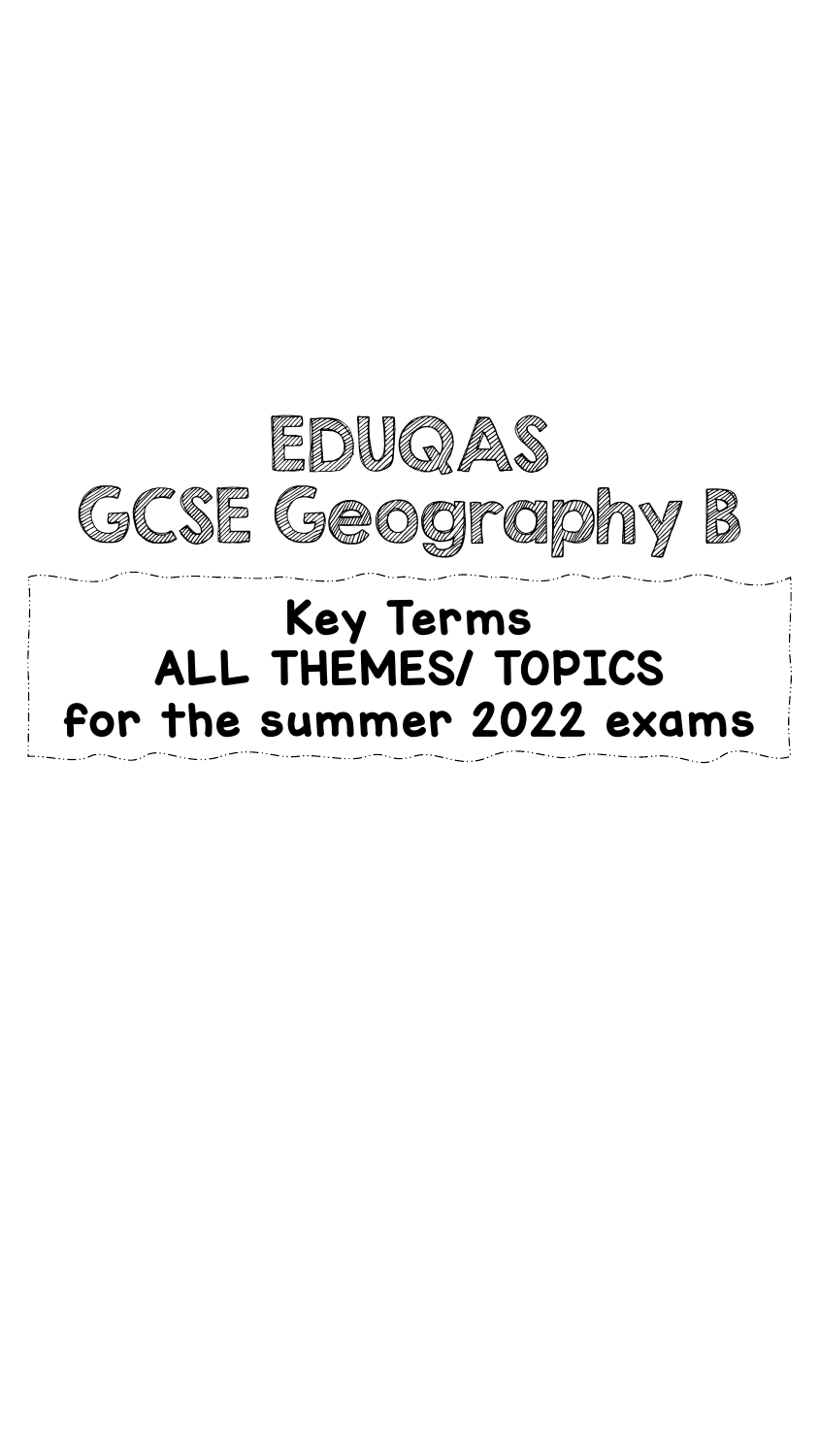Theme 1: Changing Places - **T** Changing Economies T n.<br>Dila

#### Key Idea 1.1 Urbanisation in Contrasting Global **Cities**

| Keyword                               | <b>Definition</b>                                                                                                     |
|---------------------------------------|-----------------------------------------------------------------------------------------------------------------------|
| Deprivation                           | Lack of things considered to be basic necessities.                                                                    |
| Favela                                | A squatter settlement in a Brazilian City.                                                                            |
| Formal Economy                        | Employment where people receive a regular wage and have legal<br>rights and protection.                               |
| Global City                           | Urban area with an important role in the global economy.                                                              |
| High Income Country (HIC)             | A country has a GNI per capita of \$12,746 or above.                                                                  |
| Inequalities                          | Differences between people e.g. poverty and wealth.                                                                   |
| Informal Economy                      | Employment outside of the knowledge of the government.                                                                |
| Land Use                              | The way in which land is used e.g. housing                                                                            |
| Low income Country (LIC)              | A country that has a GNI per capita of \$1,045                                                                        |
| Megacity                              | A city with a total population of more than IO million people.                                                        |
| Migration                             | When people move from one area to another.                                                                            |
| Natural Increase                      | Birth rate minus the death rate of a population.                                                                      |
| Newly Industrialised Country<br>(NIC) | A country with a level of development between a LIC and<br>HIC.                                                       |
| Pollution                             | The harmful presence of chemicals, noise, dirt etc.                                                                   |
| Pull Factors                          | The attractions and opportunities of a location.                                                                      |
| Push Factors                          | The negative aspects of a place that push people away.                                                                |
| Quality of Life                       | How good a person's life is.                                                                                          |
| Re-urbanisation                       | Movement of people back into an area that had previously<br>been abandoned or an area that has grown again.           |
| Rural to Urban Migration              | Moving from the countryside to a town or city,                                                                        |
| Sanitation                            | Measures designed to protect public health e.g. clean water,<br>sewage and waste disposal.                            |
| Self-Help Scheme                      | Small-scale projects which allow local people to use their<br>skills to help improve their local area.                |
| Squatter Settlement/Slum              | An area of illegal poor-quality housing.                                                                              |
| Sustainable                           | Actions that meet the needs of the present without reducing<br>the ability of future generations to meet their needs. |
| Traffic Congestion                    | Too great a volume of traffic for roads to cope with.                                                                 |
| Urban Growth                          | The increase in the area covered by cities.                                                                           |
| Urbanisation                          | Increasing percentage of a country's population living in<br>urban areas.                                             |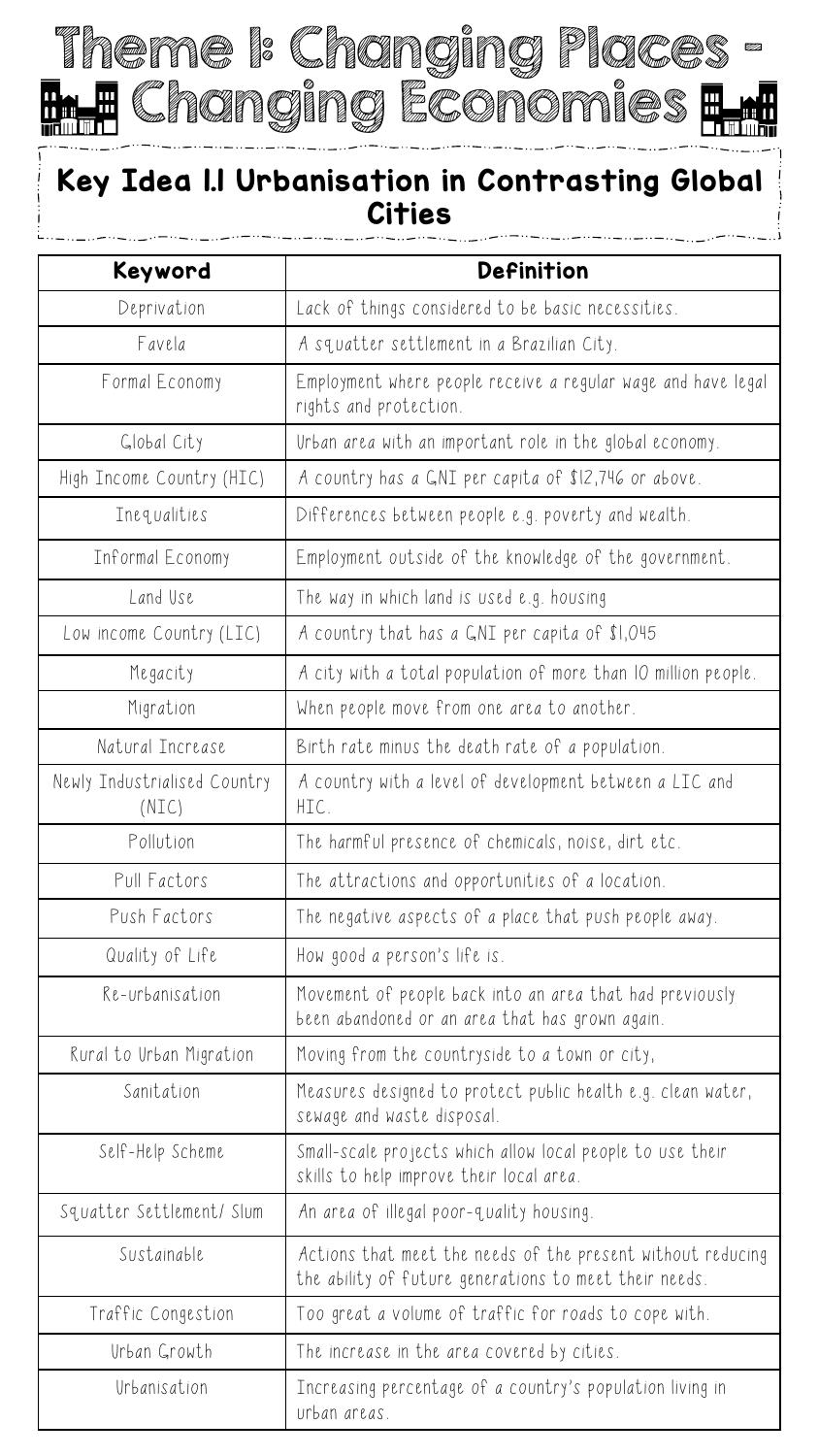Theme 1: Changing Places n: A Changing Economies A. n

#### Key Idea 1.2 Urban and Rural Processes and Change in the UK (part 1)

| Keyword                            | <b>Definition</b>                                                                                              |
|------------------------------------|----------------------------------------------------------------------------------------------------------------|
| Affluence                          | The state of having a great deal of money or wealth.                                                           |
| Brownfield Site                    | Land that has been used, abandoned and now await reuse;<br>often found in urban areas.                         |
| Catchment Area                     | The area from which something attracts a population that<br>uses its services.                                 |
| Central Business District<br>(CBD) | The commercial centre of a town/city. Where there will be<br>shops, offices etc.                               |
| Commuter Settlement                | A place where people live and travel elsewhere for work.                                                       |
| Commuting                          | The travel between someone's home and their place of work.                                                     |
| Comparison Goods                   | Items that you buy less often e.g. washing machines and TVs.                                                   |
| Convenience Goods                  | Items that you buy regularly e.g. groceries.                                                                   |
| Counter-urbanisation               | The movement of people from town and cities to rural areas.                                                    |
| Depopulation                       | The reduction of the population of a village/town/city                                                         |
| Deprivation                        | Lack of things considered to be basic necessities.                                                             |
| Egan's Wheel                       | A tool used for judging sustainable communities.                                                               |
| Global City                        | Well connected cities e.g. London, New York, Paris.                                                            |
| Green Belt                         | The area of countryside around the edge of a city with strict<br>planning controls to stop houses being built. |
| Greenfield Site                    | A plot of land that has not been built on before.                                                              |
| Honeypot Site                      | A place of special interest that attracts many tourists.                                                       |
| Infill                             | Using vacant land in an urban area to build new developments<br>of housing.                                    |
| Legacy                             | Future benefits created by an investment e.g. Olympic Legacy.                                                  |
| Migration                          | When people move from one area to another.                                                                     |
| Multi-cultural Community           | A community which has a range of different cultures and<br>faiths.                                             |
| National Park                      | An area of land which is protected by the government because<br>of its natural beauty, plants or animals.      |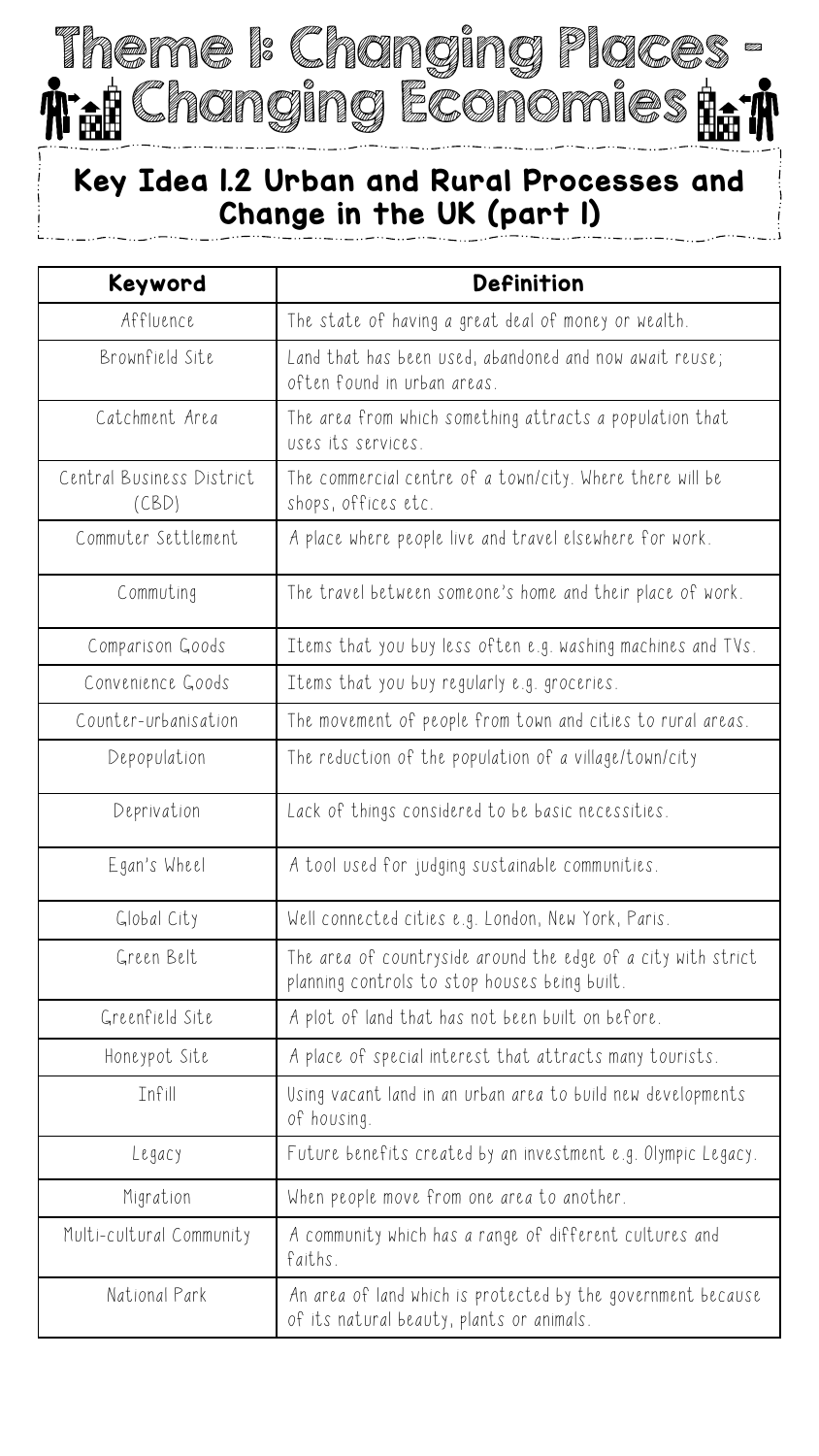

#### Key Idea 1.2 Urban and Rural Processes and Change in the UK (part 2)

| Keyword                    | <b>Definition</b>                                                                                                      |
|----------------------------|------------------------------------------------------------------------------------------------------------------------|
| Negative multiplier Effect | A downward spiral of the economy.                                                                                      |
| Pedestrianised Zones       | An area which cars and other road traffic cannot use.                                                                  |
| Range                      | The distance that someone is willing to travel to purchase a<br>particular good. High value items have a larger range. |
| Recreation                 | Activity done for enjoyment e.g. sports and hobbies.                                                                   |
| Regeneration               | Improving run-down areas by improving the housing and the<br>environment.                                              |
| Re-urbanisation            | Th recent trend for the population of city centres to grow.                                                            |
| Rural                      | Somewhere in the countryside, which is less busy than a town.                                                          |
| Rural-Urban Fringe         | The zone between a built-up area and the countryside.                                                                  |
| Suburbanisation            | The outward growth of urban developments which may engulf<br>surrounding villages and towns.                           |
| Sustainable                | Actions that meet the needs of the present without reducing<br>the ability of future generations to meet their needs.  |
| Teleworking                | Working from home using modern technology to keep in touch<br>with your business.                                      |
| Threshold                  | The minimum number of people needed for a service to be<br>worthwhile.                                                 |
| Tourism                    | Travelling away from your home, usually for a holiday.                                                                 |
| Urban                      | A town or city. Usually busy.                                                                                          |
| Urban Decline              | The deterioration of the inner city, often caused by a lack of<br>investment and maintenance.                          |
| Urbanisation               | Increasing percentage of a country's population living in urban<br>areas.                                              |
| Urban Regeneration         | Reversing the urban decline by modernising or redeveloping,<br>aiming to improve the local economy.                    |
| Urban Sprawl               | Unplanned growth of urban areas into the surrounding rural<br>areas.                                                   |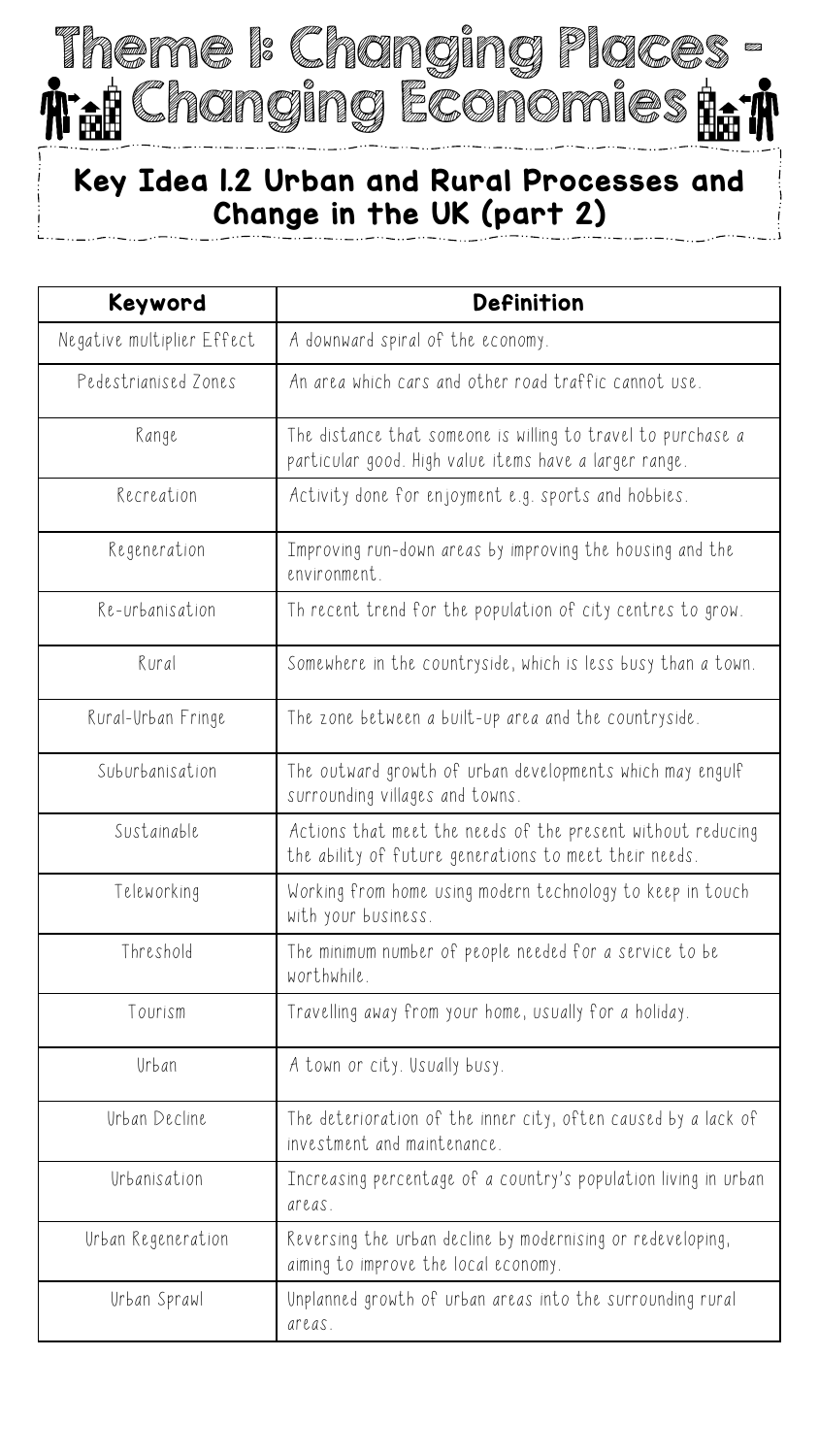### Key Idea 1.3 A Global Perspective on Development Issues (part 1)

Changing Economies

Theme 1: Changing Places,

| Keyword                          | <b>Definition</b>                                                                                           |
|----------------------------------|-------------------------------------------------------------------------------------------------------------|
| Aid                              | When a country or NGO donates resources to another country to<br>help it develop or improve people's lives. |
| Birth Rate                       | The number of births per year per 1000 of the total population.                                             |
| Death Rate                       | The number of deaths per year per 1000 of the total population.                                             |
| Debt Relief                      | Cancellation of debts to a country by a global organisation                                                 |
| Dependency Ratio                 | The proportion of people below and above normal working age.                                                |
| Development                      | The progress of a country in terms of economic growth, the use<br>of technology and human welfare.          |
| Development Gap                  | Difference in standards of living and wellbeing between the world's<br>richest and poorest countries.       |
| Donor                            | A person who donates something e.g. money                                                                   |
| Emergence                        | The process of coming into existence or becoming more prominent.                                            |
| Economic Migrant                 | A person who moves voluntarily to see a better life.                                                        |
| Exports                          | Sending goods or services to another country for sale.                                                      |
| Fair Trade                       | Producers in LICs given a better price for their goods such as<br>cocoa, coffee and cotton.                 |
| Free Trade                       | When countries trade without any limits to the amount of goods<br>that can be exported/imported             |
| Gross Domestic Product<br>(GDP)  | The value of economic activity within a country.                                                            |
| Geo-political Links              | The links between geography and politics e.g. international<br>relations.                                   |
| Globalisation                    | Flows of people, ideas, money and goods which are making an<br>increasingly complex global web.             |
| Gross National Income<br>(GNI)   | The average income in a country,                                                                            |
| High-Income Country              | A country has a GNI per capita of \$12,746 or above.                                                        |
| Human Development<br>Index (HDI) | A measure of development that takes into account education,<br>wealth and average life expectancy           |
| Immigration                      | The migration of people into a country.                                                                     |
| Imports                          | Bringing goods or services in from a country from abroad for<br>selling.                                    |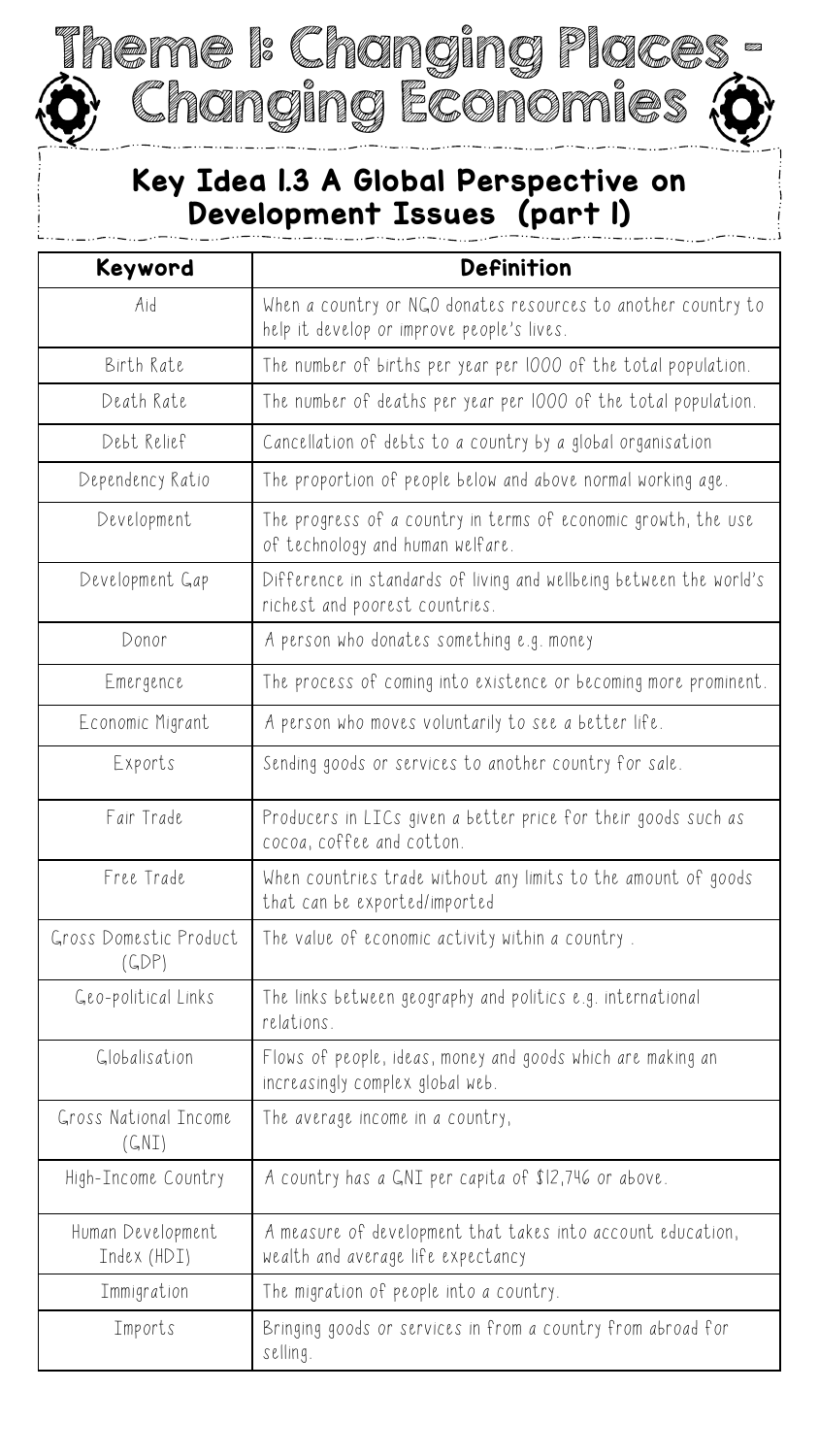

#### Key Idea 1.3 A Global Perspective on Development Issues

| Keyword                           | <b>Definition</b>                                                                                                            |
|-----------------------------------|------------------------------------------------------------------------------------------------------------------------------|
| Infant Mortality Rate             | The number of babies that die under a year of age, per 1000 live<br>births.                                                  |
| Infrastructure                    | The basic structures and services needed by any society.                                                                     |
| Investment                        | The action of process of putting in money, usually for profit.                                                               |
| Life Expectancy                   | The average number of years a person is expected to live.                                                                    |
| Long-term Development<br>Aid      | Help which is given to tackle poverty and improve quality of life<br>over the long-term to improve education or health care. |
| Low Income Country                | A country that has a GNI per capita of \$1,045                                                                               |
| Loan                              | A sum of money borrowed to be paid back on agreed terms.                                                                     |
| Migration                         | When people move from one area to another.                                                                                   |
| Multinational Companies<br>(MNCs) | Large, global businesses such as McDonalds.                                                                                  |
| Multiplier Effect                 | A spiral of the economy and its benefits on employment.                                                                      |
| Newly Industrialised<br>Country   | A country with a level of development between a LIC and HIC.                                                                 |
| Non-Governmental<br>Organisation  | An organisation which is not part of the government but provides<br>important resources.                                     |
| Quality of Life                   | How good a person's life is.                                                                                                 |
| Recipient                         | A person who receives something e.g. aid                                                                                     |
| Short-term Emergency<br>Aid       | Help that is given urgently after a natural disaster or a conflict<br>to protect the lives of survivors.                     |
| Sustainability                    | Actions that meet the needs of the present without reducing the<br>ability of future generations to meet their needs.        |
| Tariff                            | A type of tax that may be charged on goods as they enter the<br>country.                                                     |
| Trade                             | Buying and selling goods and services between countries.                                                                     |
| Trade Bloc                        | A trading partnership between different countries.                                                                           |
| Uneven Development                | Development that takes paces at different rates in different<br>regions.                                                     |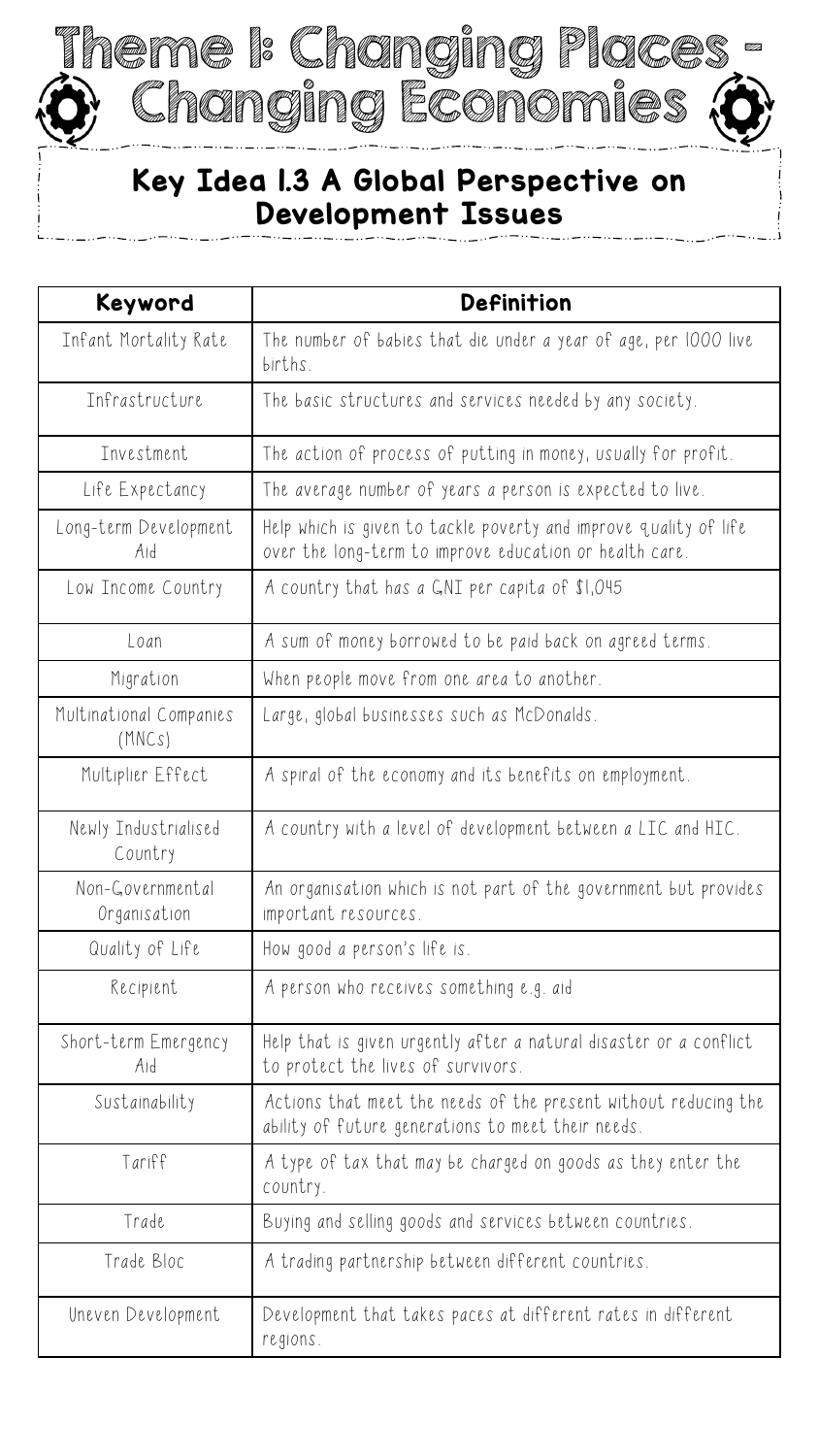



#### Key Idea 2.2 Shaping the landscape – rivers and river management

| Keyword            | <b>Definition</b>                                                                                            |
|--------------------|--------------------------------------------------------------------------------------------------------------|
| Abrasion           | Sandpapering action of rocks wearing down the river bed.                                                     |
| Attrition          | Rocks smash together and break into smaller parts.                                                           |
| Confluence         | Where a tributary joins a larger river.                                                                      |
| Cross Profile      | A cross section of a river channel or its valley.                                                            |
| Deposition         | Material is dropped to the loss of energy in the river.                                                      |
| Discharge          | Quantity of water that passes a given point on a stream within a given period of time.                       |
| Drainage Basin     | An area of land drained by a river and its tributaries.                                                      |
| Estuary            | Tidal mouth of a river where it meets the sea.                                                               |
| Floodplain         | Flat land either side of river channel that becomes flooded.                                                 |
| Gorge              | A narrow steep-sided valley – formed as a waterfall retreats.                                                |
| Gradient           | The height and angle of a slope.                                                                             |
| Hydraulic Action   | Power of the water eroding the bed and banks of a river.                                                     |
| Hydrograph         | A graph which shows the discharge of water related to rainfall.                                              |
| Interlocking Spurs | Outcrops of and along the river course in a valley. Looks like a zip.                                        |
| Lateral Erosion    | Erosion of the river banks rather than the river bed. Widens the river.                                      |
| Levee              | Raised bank found either side of a river. Can protect from flooding.                                         |
| Long Profile       | The gradient of a river, from its source to its mouth.                                                       |
| Meander            | A wide bend in the river.                                                                                    |
| Mouth              | The end of the river, usually where it joins the sea.                                                        |
| Ox-bow Lake        | An arc-shaped lake formed by a cut-off meander.                                                              |
| Plunge Pool        | A deep and turbulent area of water where the river plunges over a waterfall.                                 |
| Saltation          | Hopping movement of pebbles along the river bed.                                                             |
| Solution           | Dissolved rocks and minerals in the water.                                                                   |
| Source             | The start of a river.                                                                                        |
| Suspension         | Small particles carried in the river flow.                                                                   |
| Traction           | Where material is rolled along the river bed.                                                                |
| Transportation     | The movement of eroded material.                                                                             |
| Tributary          | A small stream that joins a larger river.                                                                    |
| Vertical Erosion   | Downwards erosion of the river bed.                                                                          |
| Waterfall          | A step in the long profile of a river. Usually formed when a river crosses over a band of<br>resistant rock. |
| Watershed          | The edge of the river basin.                                                                                 |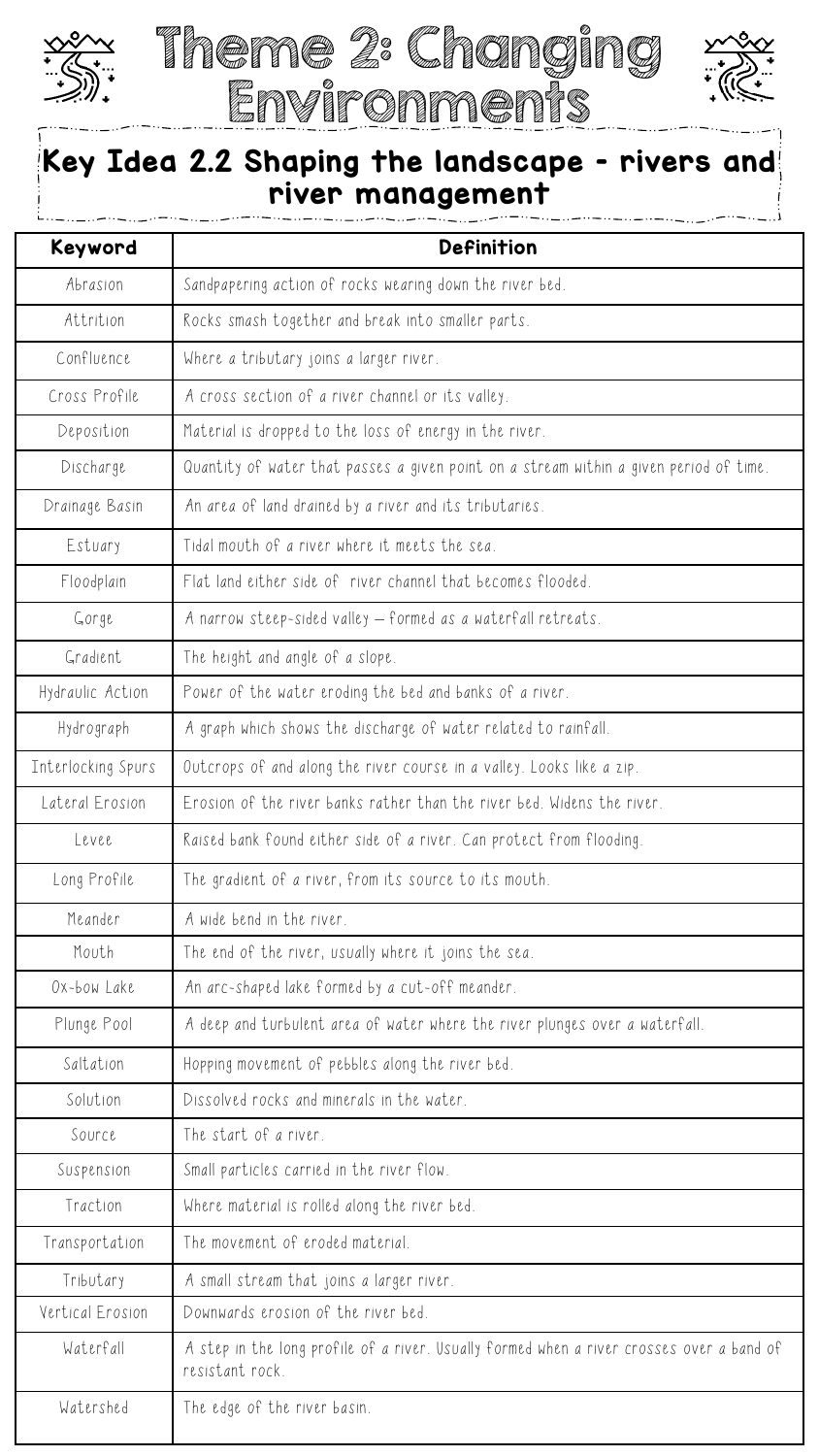





## Key Idea 2.3 Weather and Climate

| Keyword                 | <b>Definition</b>                                                                                                   |
|-------------------------|---------------------------------------------------------------------------------------------------------------------|
| Altitude                | Height above sea level                                                                                              |
| Anticyclone             | Areas of high atmospheric pressure.                                                                                 |
| Atmosphere              | A complex mass of gases, liquids and solids that surround the Earth.                                                |
| Atmospheric Circulation | Circular movement of air within the Earth's atmosphere.                                                             |
| Cells                   | Sections of the Earth's atmosphere where air moves in circular motion -<br>Hadley, Ferrel and Polar Cells.          |
| Climate                 | The typical weather conditions over a long period of time.                                                          |
| Climate Change          | A long-term change in the Earth's climate.                                                                          |
| Coriolis Effect         | The spinning effect caused by the rotation of the Earth.                                                            |
| Depression              | Areas of low atmospheric pressure.                                                                                  |
| Drought                 | A long, continuous period of dry weather.                                                                           |
| Eye of the Storm        | A small area at the centre of a storm which is relatively calm.                                                     |
| Eye Wall                | The outer edge of the storm with the strongest winds.                                                               |
| Global Warming          | The increase in global temperatures.                                                                                |
| High Pressure           | A region of atmospheric pressure which is higher than the surrounding<br>environment. It often brings fine weather. |
| Jet Stream              | A narrow ribbon of air that encircles the globe and causes weather systems<br>to cross over the UK.                 |
| Low Pressure            | Where warm air meets cold air. Usually poor weather conditions.                                                     |
| Pressure Belts          | Zones of high/low pressure that encircle the Earth between cells.                                                   |
| Saffir-Simpson Scale    | Scale used to measure the strength of hurricanes based on wind speed.                                               |
| Storm Surge             | A wall of water often 3-4m high, driven onshore by a hurricane.                                                     |
| Tropical Storm          | An area of low pressure with spiralling destructive winds. Also called a<br>hurricane, cyclone or typhoon.          |
| Troposphere             | The lowest region of the atmosphere.                                                                                |
| Variation               | A change or difference in condition.                                                                                |
| Weather                 | The day to day conditions of the atmosphere.                                                                        |
| Weather Hazard          | Extreme weather events that pose a threat to humans and/or<br>property.                                             |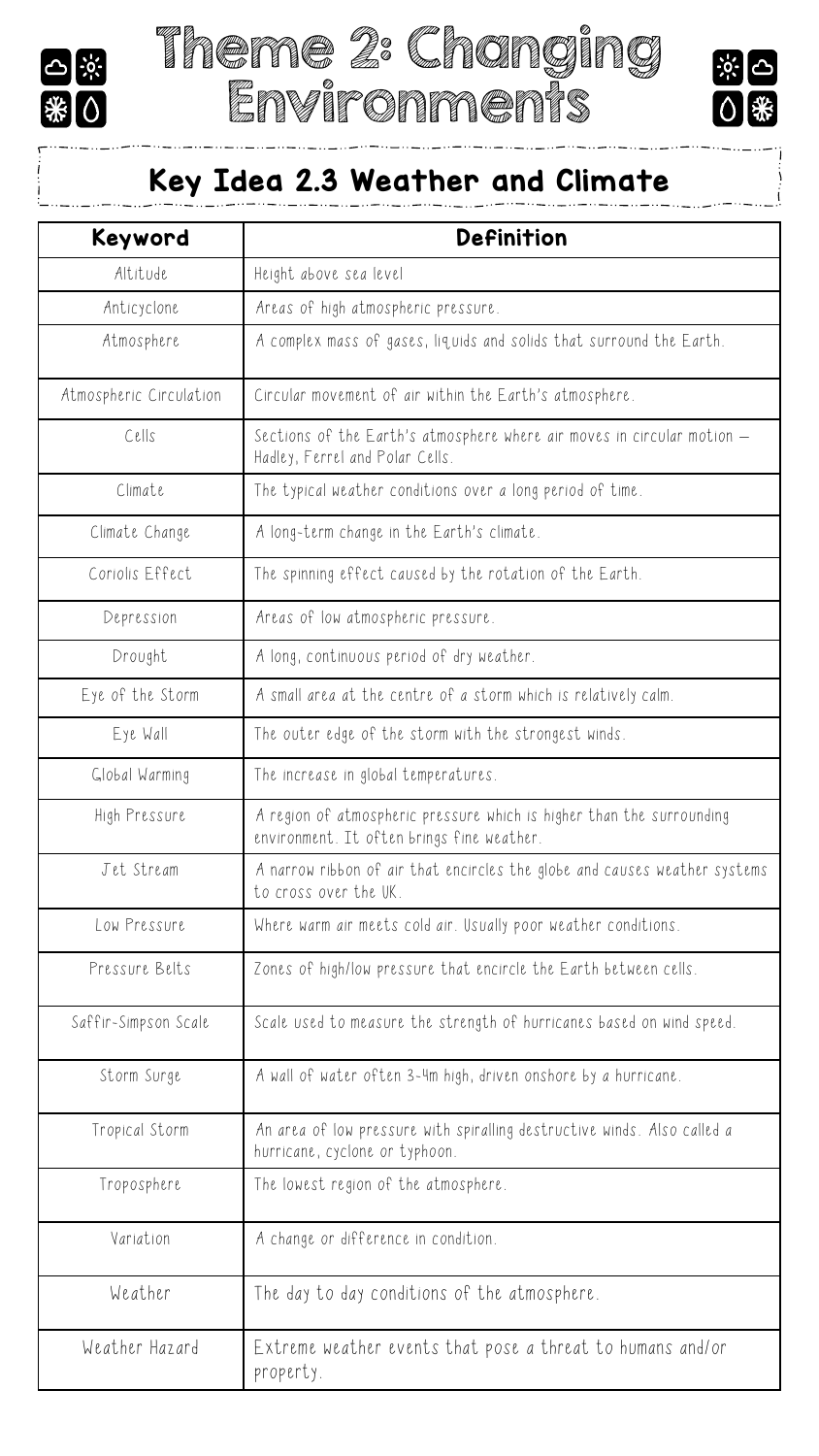





#### Key Idea 2.4 Climate Change – cause and effect

| Keyword                    | <b>Definition</b>                                                                                                                           |
|----------------------------|---------------------------------------------------------------------------------------------------------------------------------------------|
| Alternative Energy         | Sources of energy that are not produced from the burning<br>of fossil fuels e.g. HEP, solar, wind.                                          |
| Atmosphere                 | A complex mass of gases, liquids and solids that surround<br>the Earth.                                                                     |
| Axial Tilt                 | The angle of the Earth's axis.                                                                                                              |
| Carbon Sink                | A natural environment that has an ability to absorb carbon<br>dioxide from the atmosphere.                                                  |
| Climate Change             | A long-term change in the Earth's climate.                                                                                                  |
| Eccentricity               | The path of the Earth as it orbits the sun.                                                                                                 |
| Enhanced Greenhouse Effect | Increased effectiveness of the greenhouse effect -<br>causing the atmosphere to retain heat energy.                                         |
| Fossil Fuel                | A natural fuel such as coal or gas formed from the<br>remains of living organisms.                                                          |
| Global Warming             | The increase in global temperatures                                                                                                         |
| Greenhouse Effect          | The trapping of the sun's warmth within the atmosphere $-$<br>keeping the planet warm.                                                      |
| Interglacial Period        | The periods between glacial periods where there are warmer<br>temperatures (we are currently in one)                                        |
| Milankovitch Cycle         | The three distinct cycles of Earth's orbit around the sun<br>which scientists believe affect the timings and seasons of<br>Earth's climate. |
| Mitigation                 | Action taken to reduce the long-term risk from natural<br>hazards e.g. international agreements to reduce greenhouse<br>gas emissions.      |
| Precession                 | The natural wobble of Earth's axis as it orbits around the<br>SUN.                                                                          |
| Quaternary Period          | The geological time period that covers the last 2.6 million<br>years.                                                                       |
| Renewable Energy           | A resource that cannot be exhausted e.g. tidal, wind.                                                                                       |
| Sunspots                   | A dark patch that occasionally appears on the surface of<br>the sun.                                                                        |
| Volcanic Eruption          | When volcanoes blast ash, gases and liquids onto the<br>Earth's surface and atmosphere.                                                     |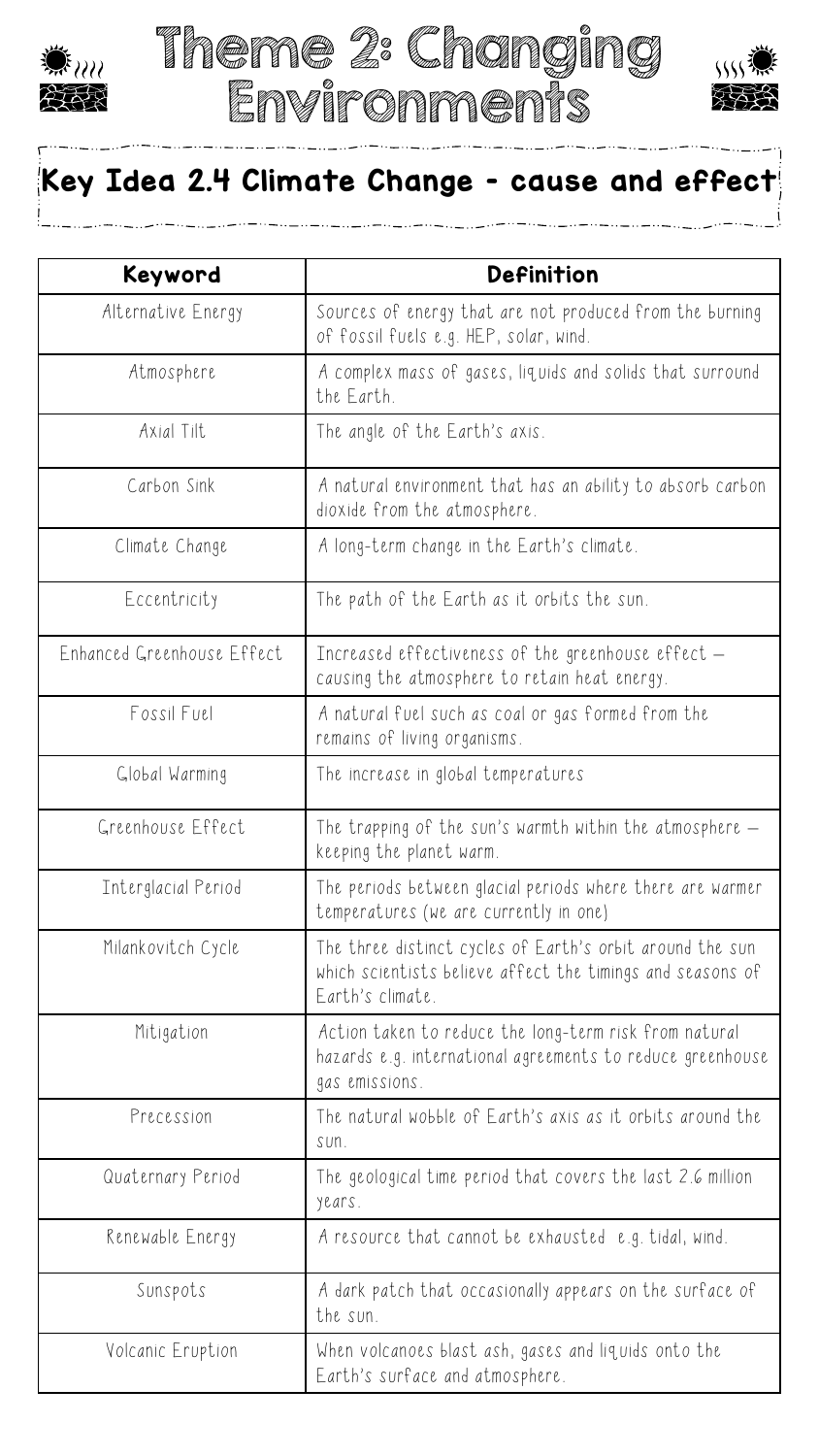Key Idea 3.3 Water Resources and Management

Systems

Theme 3: Environmental

| Keyword               | <b>Definition</b>                                                                                             |
|-----------------------|---------------------------------------------------------------------------------------------------------------|
| Aquifer               | A body of permeable rock which can contain or transmit<br>groundwater.                                        |
| Consumerism           | The increased consumption of goods.                                                                           |
| Consumption           | The action of using up a resource.                                                                            |
| Deficit               | A shortage in the water supply.                                                                               |
| Demand                | The desire for water. A high demand means that a lot<br>of people want it                                     |
| Embedded Water        | The amount of water used by other people, in factories<br>or on farms, to create or grow the products we use. |
| Imbalance             | The difference between supply of water. An area could<br>have a deficit or a surplus.                         |
| Over-Abstraction      | When water is abstracted at a faster rate than it is<br>recharged.                                            |
| Reservoir             | A man-made lake which is created when a dam is built.                                                         |
| Transboundary Water   | Rivers which run through more than one country -<br>therefore there are multiple countries using it.          |
| Salinisation          | A process by which soluble salts build up in the soil.                                                        |
| Surplus               | An amount which is greater than what is needed.                                                               |
| Water Footprint       | The amount of water used to make an item of food or<br>a product such as an item of clothing.                 |
| Water Insecurity      | The lack of a reliable source of water or appropriate<br>quality and quantity.                                |
| Water Scarcity        | The lack of sufficient water resources to meet the<br>demands of water usage within a region.                 |
| Water Security        | When a society has enough water to ensure that<br>everyone has clear water and enough for their needs.        |
| Water Stress          | When there is a shortage of water which creates risks<br>for individuals, farmers or industries.              |
| Water Transfer Scheme | When water is moved from an area of surplus to an<br>area of deficit.                                         |
| Withdrawal            | The action of taking or withdrawing something.                                                                |